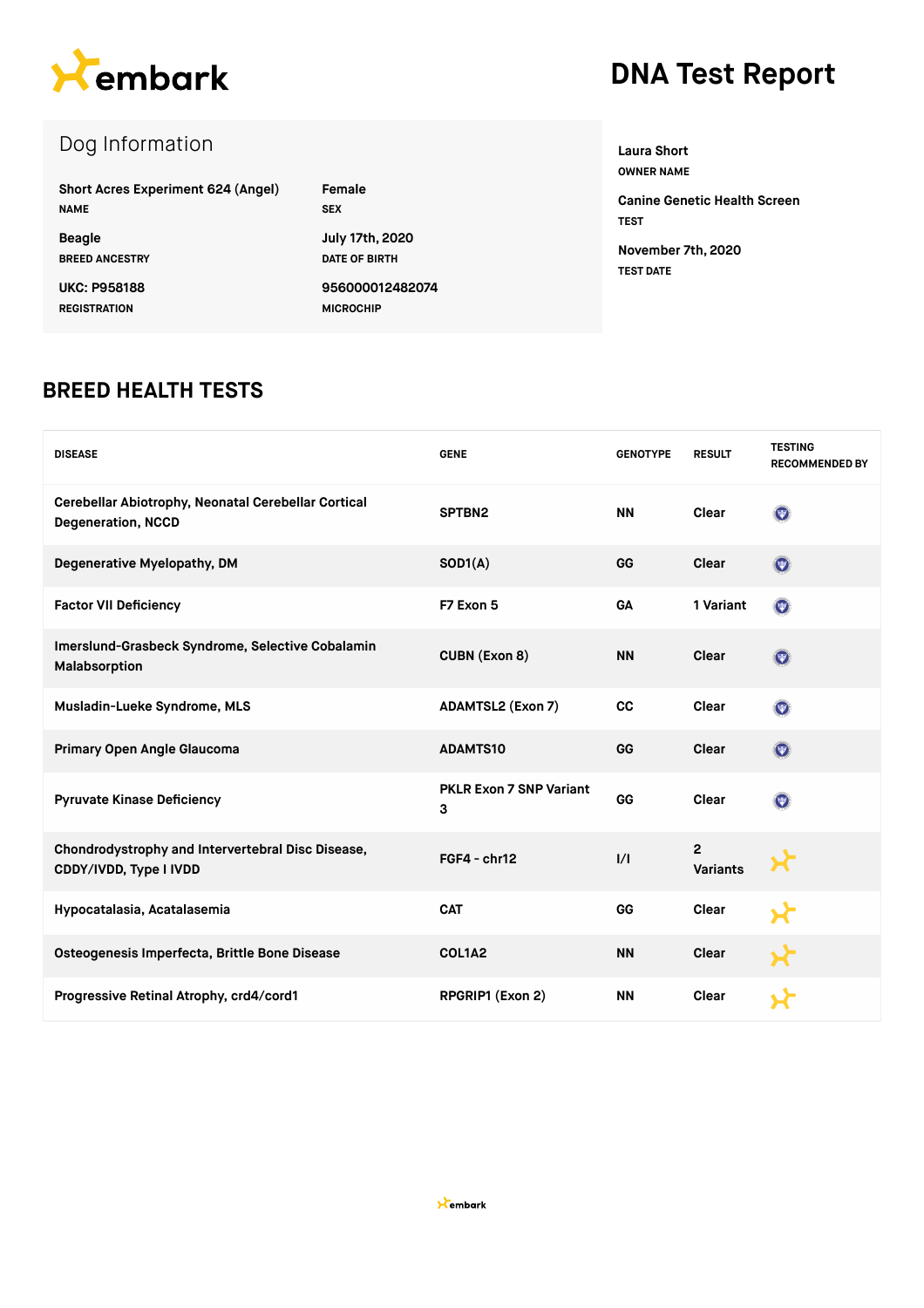

# Dog Information

**Short Acres Experiment 624 (Angel) NAME**

#### **INBREEDING AND DIVERSITY**

| <b>Genetic Diversity</b>         | <b>RESULT</b> | <b>GENETIC</b><br><b>RESULT</b> |
|----------------------------------|---------------|---------------------------------|
| <b>Coefficient Of Inbreeding</b> |               | 10%                             |
| <b>MHC Class II - DLA DRB1</b>   |               | No<br><b>Diversity</b>          |
| MHC Class II - DLA DQA1 and DQB1 |               | No<br><b>Diversity</b>          |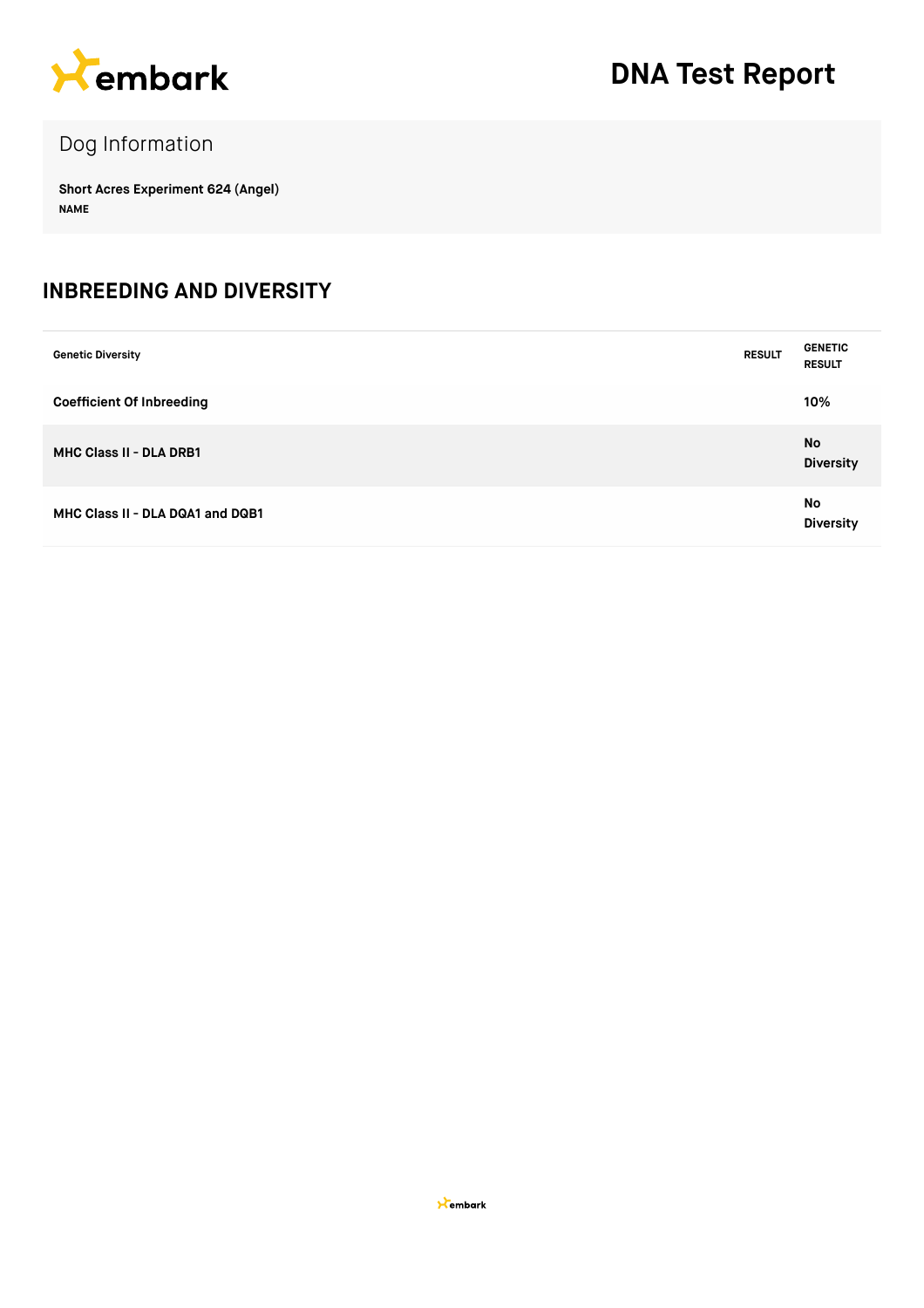

# **DNA Test Report**

# Dog Information

**Short Acres Experiment 624 (Angel) NAME**

### **TRAIT TESTS (1/2)**

| <b>Coat Color</b>                                | <b>RESULT</b>                                               | <b>GENETIC</b><br><b>RESULT</b>     |
|--------------------------------------------------|-------------------------------------------------------------|-------------------------------------|
| E Locus (MC1R)                                   | No dark mask or grizzle                                     | EE                                  |
| K Locus (CBD103)                                 | More likely to have a patterned haircoat                    | <b>k</b> yky                        |
| <b>Intensity Loci LINKAGE</b>                    | Any light hair likely yellow or tan                         | Intermediate<br>Red<br>Pigmentation |
| A Locus (ASIP)                                   | Black/Brown and tan coat color pattern                      | $a^{\dagger}a^{\dagger}$            |
| D Locus (MLPH)                                   | Dark areas of hair and skin are not lightened               | Dd                                  |
| <b>B Locus (TYRP1)</b>                           | Black or gray hair and skin                                 | BB                                  |
| Saddle Tan (RALY)                                | Likely saddle tan patterned                                 | <b>NN</b>                           |
| S Locus (MITF)                                   | Likely flash, parti, piebald, or extreme white              | spsp                                |
| M Locus (PMEL)                                   | One merle allele, likely to appear merle or "phantom merle" | M*m                                 |
| H Locus (Harlequin)                              | No harlequin alleles                                        | hh                                  |
| <b>Other Coat Traits</b>                         | <b>RESULT</b>                                               | <b>GENETIC</b><br><b>RESULT</b>     |
| Furnishings (RSPO2) LINKAGE                      | Likely unfurnished (no mustache, beard, and/or eyebrows)    | Ш                                   |
| Coat Length (FGF5)                               | Likely short or mid-length coat                             | GG                                  |
| Shedding (MC5R)                                  | Likely heavy/seasonal shedding                              | cc                                  |
| Hairlessness (FOXI3) LINKAGE                     | Very unlikely to be hairless                                | <b>NN</b>                           |
| Hairlessness (SGK3)                              | Very unlikely to be hairless                                | <b>NN</b>                           |
| Oculocutaneous Albinism Type 2 (SLC45A2) LINKAGE | Likely not albino                                           | <b>NN</b>                           |
| Coat Texture (KRT71)                             | Likely straight coat                                        | cc                                  |